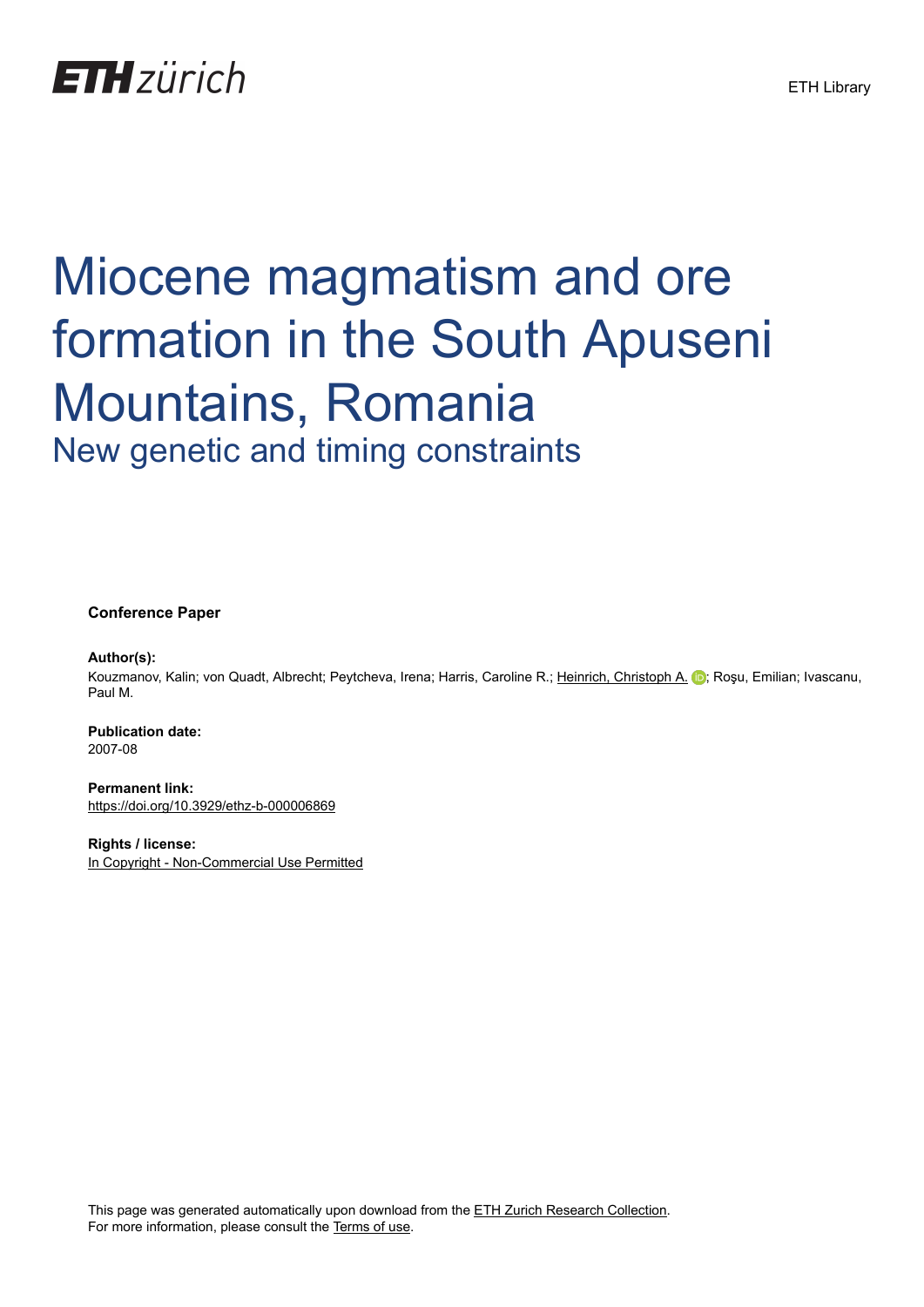This is the Green Open Access version of: Kouzmanov, K., von Quadt, A., Peytcheva, I., Harris, C. R. and Heinrich, C. A., 2007. Miocene magmatism and ore formation in the South Apuseni Mountains, Romania: New genetic and timing constraints. *In* Digging deeper : proceedings of the ninth Biennal meeting of the Society for Geology Applied to Mineral Deposits, Dublin, Ireland 20th-23rd August 2007. *Irish Association for Economic Geology*, pp. 865 – 868.

### **MIOCENE MAGMATISM AND ORE FORMATION IN THE SOUTH APUSENI MOUNTAINS, ROMANIA: NEW GENETIC AND TIMING CONSTRAINTS**

Kalin Kouzmanov\*, Albrecht von Quadt, Irena Peytcheva, Caroline R. Harris & Christoph A. Heinrich *Institute of Isotope Geochemistry and Mineral Resources, ETH Zürich, Switzerland \*Present address: Section des Sciences de la Terre, Université de Genève, Switzerland* 

Emilian Rosu & Paul M. Ivascanu

*Geological Institute of Romania, Bucharest, Romania*

*Keywords***:** porphyry, epithermal, U-Pb dating, zircon, LA-ICP-MS, Apuseni, Romania

**ABSTRACT:** The South Apuseni Mountains mineral district ("Golden Quadrilateral"), Romania, hosts some of the largest porphyry Cu-Au and epithermal Au-Ag vein deposits in Europe. This study provides the first high-precision U-Pb dating of Miocene magmatic and hydrothermal events in the central (Barza magmatic complex) and northern (Rosia Poieni-Rosia Montana-Bucium) sectors of the district. In the Barza complex mineralised intrusions are spatially associated with coeval barren subvolcanic bodies. Based on field relationships, whole rock major and trace element geochemistry, U-Pb dating on magmatic zircons, and zircon trace element, REE and hafnium geochemistry, we propose geochemical and time constraints on the porphyry ore formation (Valea Morii porphyry Cu-Au deposit) within one of the most intensively mineralised magmatic structures in the district.

The neighbouring Rosia Poieni porphyry Cu-Au and Rosia Montana epithermal Au-Ag deposits, located in the northern part of the "Golden Quadrilateral" are the largest operating mines in the South Apuseni Mountains. Rosia Montana is a breccia-hosted low- to intermediate-sulphidation epithermal system, related to strong phreatomagmatic activity due to shallow emplacement of a dacitic dome structure. The Rosia Poieni deposit, situated about 4 km NE of Rosia Montana, is a porphyry copper system with a high-sulphidation epithermal overprint. Together with the existing <sup>40</sup>Ar-<sup>39</sup>Ar data, the new results show clearly that the two deposits belong to two separate magmatic-hydrothermal systems, the porphyry copper system of Rosia Poieni being about 3 Ma younger than the nearby Rosia Montana epithermal deposit.

Epsilon hafnium signatures of magmatic zircons from the South Apuseni Mountains are indicative of mixed crustal-mantle origin of the magmas with progressively increasing mantle component with time.

#### **INTRODUCTION**

Calc-alkaline Miocene magmatism in the South Apuseni Mountains was related to transtensional and rotational tectonics. The magmatic activity was focused within NW-SE oriented extensional basins and developed mainly between 14.7 and 7.4 Ma (Rosu et al, 2004). These structures host some of the Europe's largest porphyry Cu-Au and epithermal Au-Ag deposits, both associated with shallow subvolcanic intrusions. One of the particularities of the South Apuseni district (also called "Golden Quadrilateral") consists of the common spatial association between

porphyry Cu-Au and epithermal deposits. Some recent studies (Alderton and Fallick, 2000; Wallier et al, 2006) demonstrated that the mineralizing fluids in

both systems have a dominantly magmatic origin, however a direct genetic link between the large porphyry and associated epithermal deposits in the area is still controversial.

This study is focused on two magmatic structures in the South Apuseni Mountains – the Barza magmatic complex and the Rosia Montana-Bucium volcano-intrusive structure (Fig. 1), hosting different styles of hydrothermal systems. We studied mineralised and barren intrusions from the Barza magmatic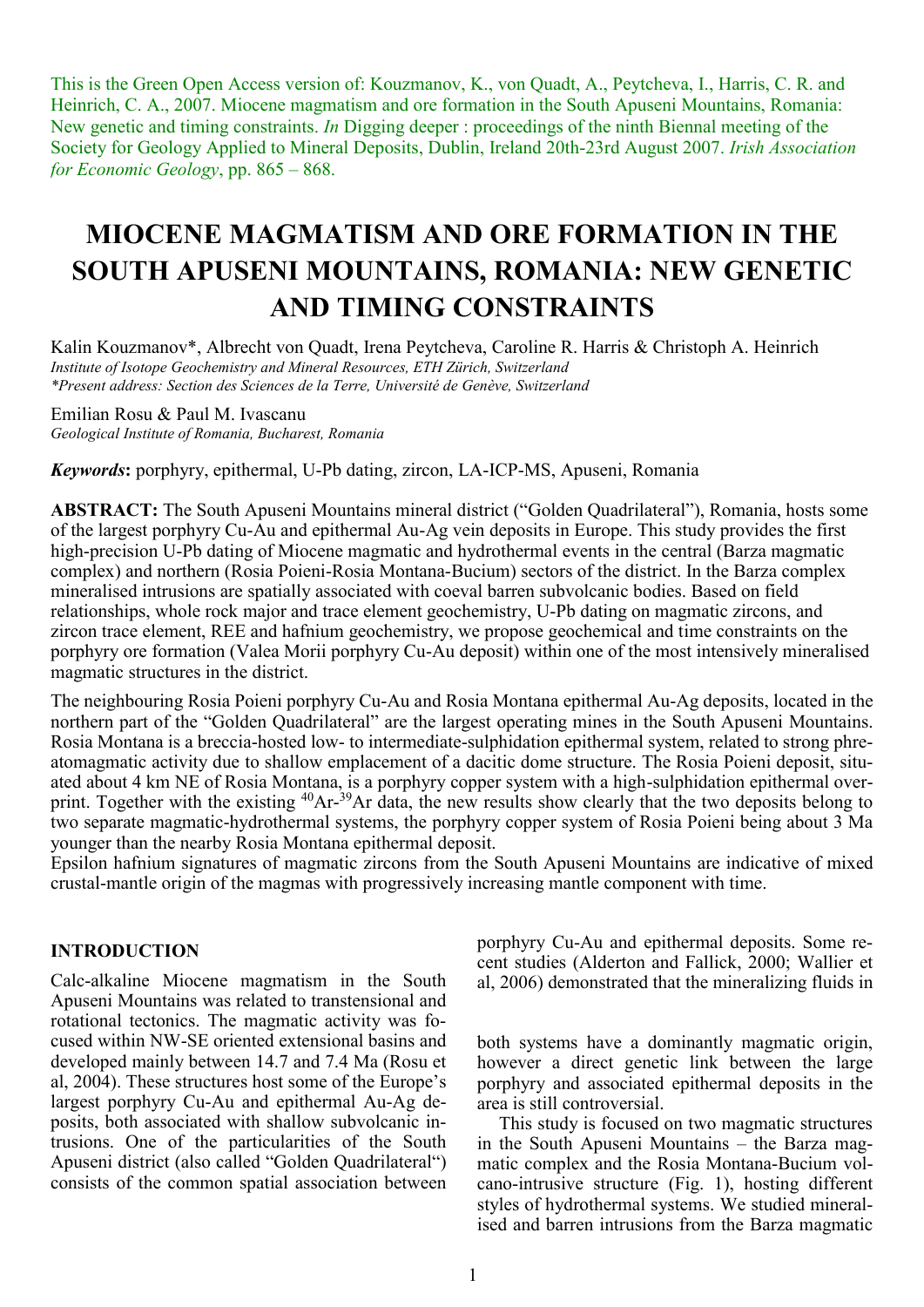complex (one of the most intensively mineralised magmatic centres in the district), where based on field relationships, whole rock major and trace element geochemistry, U-Pb dating on magmatic zircons, and zircon trace element, REE and hafnium geochemistry, we propose geochemical and time constraints on the porphyry ore formation.

 The second task of this study was to highlight the temporal and genetic succession of magmatic and hydrothermal events within the Rosia Montana-Bucium volcano-intrusive structure in the northern part of the district, hosting the largest operating mines in the South Apuseni Mountains – Rosia Poieni porphyry Cu-Au deposit and Rosia Montana breccia-hosted epithermal Au-Ag deposit (Fig. 1). Bucium-Tarnita is a porphyry stock cut by epithermal veins, located in the southernmost part of the structure (Fig. 1).



**Figure 1.** Simplified geological map of the South Apuseni Mountains mineral district. Location of Valea Morii, Rosia Poieni and Rosia Montana deposits is indicated as well (after Bostinescu, 1984, modified).

#### **GEOLOGICAL SETTING**

Porphyry and epithermal deposits in the "Golden Quadrilateral" are spatially and genetically associated with Miocene calc-alkaline and alkaline magmatic rocks, cropping out either in intra-mountain basins, or in clusters of magmatic bodies that are oriented roughly NW-SE (Bostinescu, 1984; Rosu et al., 2004; Fig. 1). Although a subduction geochemical signature has been demonstrated for these rocks, some authors (e.g., Seghedi et al., 1998; Rosu et al., 2004) have suggested that these magmas were generated in response to extension of the lithosphere.

The Barza magmatic complex  $\left(\sim8 \text{ km in diameter}\right)$ ; Fig. 1) is situated in the central part of the district, as part of the Zarand-Brad Basin. The basement in the area consists of Mesozoic island arc volcanics (basalts, basaltic andesites, andesites and rhyolites) and diorite-granodiorite subvolcanic intrusions, and Upper Cretaceous-Paleocene sediments. These rocks are covered by Miocene sedimentary and volcano-sedimentary (Badenian) formations. The magmatic complex itself is build up by Sarmatian-Pannonian volcanic and subvolcanic rocks. Volcanic rocks consist of pyroclastics and flows. Subvolcanic intrusions have mainly andesitic composition with different proportions of the rock-forming minerals: amphibole-pyroxene-, amphibole-biotite-quartz andesites etc. In the central part of the complex the porphyry Cu-Au deposit of Valea Morii is hosted by a relatively small dioritic stock (Fig. 1). The porphyry mineralisation is overprinted by epithermal Au vein formation, which is extensively developed to W and NW, crosscutting the subvolcanic intrusion of Barza.

The Rosia Montana-Bucium volcano-intrusive structure occupies the northern sector of the district (Fig. 1). The Rosia Montana deposit is intimately related to a diatreme breccia complex associated with two dome-like dacitic bodies. The Rosia Poieni deposit is hosted by the Poieni diorite porphyritic stock, about 4 km NE of Rosia Montana. Rotunda type volcanic andesites and their pyroclastic derivates, cropping out in the area between the two deposits and also east and south of Rosia Poieni, have a subhorizontal basis and they cover the volcanoclastic breccia and dacites from the Rosia Montana structure, as well as earlier folded Cretaceous sedimentary rocks.

#### **SAMPLING AND GEOLOGICAL SETTING**

Twenty-six unaltered rock samples from the Barza magmatic complex and 28 samples from the Rosia Montana-Rosia Poieni sector have been studied for major and trace elements. Five carefully selected samples from each structure have been used for U-Pb dating, including samples from barren and mineralised magmatic host rocks, as well as intramineralization dykes.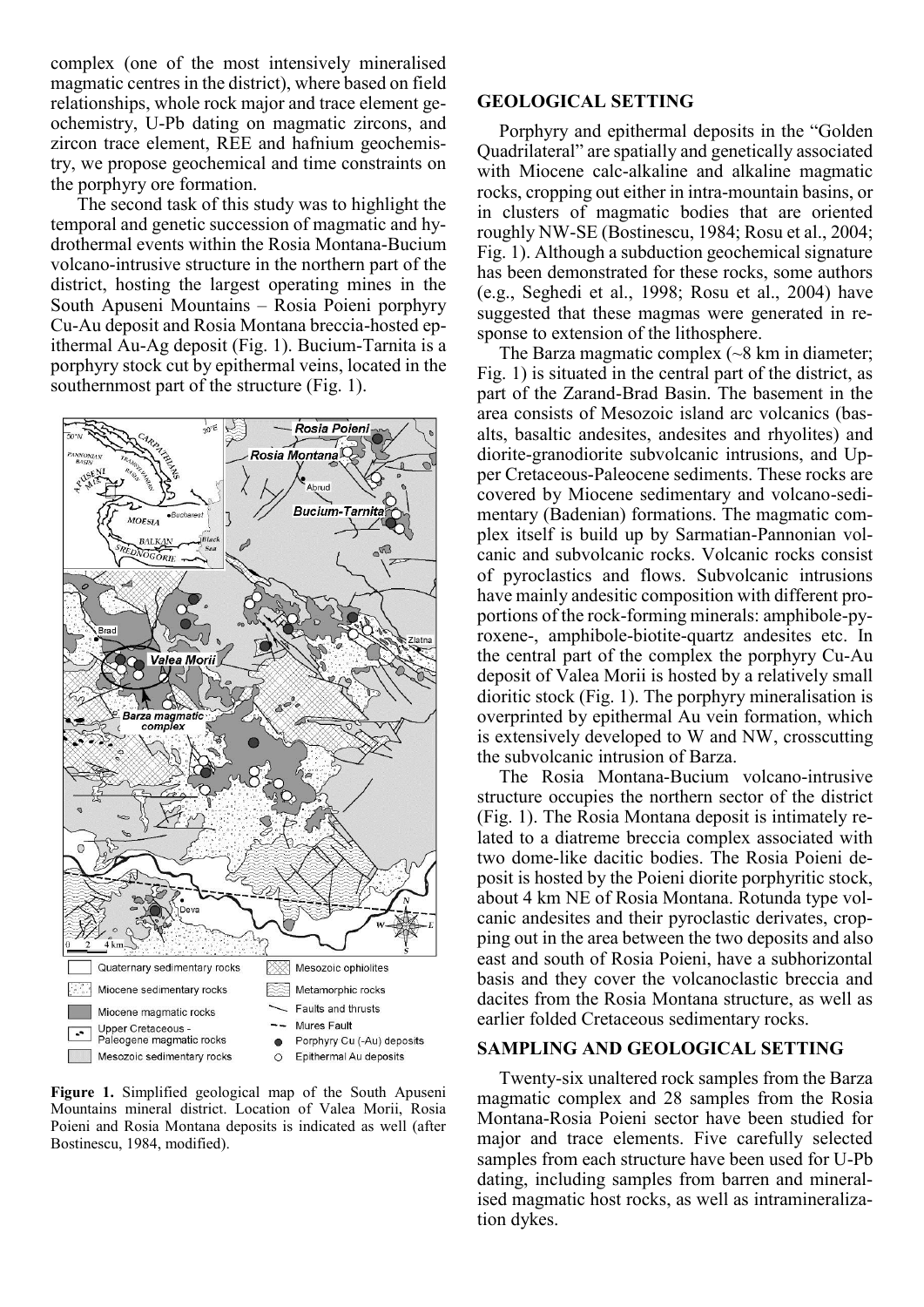Major elements on whole rock samples were analyzed by X-ray fluorescence (XRF) at the University of Salzburg, Austria. Trace elements and rare earth elements (REE) were analyzed by laser-ablation inductively-coupled-plasma mass-spectrometry (LA-ICP-MS) on molten lithium-tetraborate pellets at ETH, Zurich, Switzerland.

Conventional U-Pb single grain zircon dating was used to determine the crystallization ages of the studied magmatic rocks, as this method combines the relative resistance of zircons to hydrothermal overprint with the high precision of the ID-TIMS (Isotope Dilution – Thermal Ionization Mass Spectrometry) technique. Analyses were performed at ETH, Zurich. Hafnium isotope ratios in zircons were measured on a MC-ICP-MS at ETH, Zurich. Time correction of the Hf was made using present day chondritic ratios of 0.28286 ( $^{176}$ Hf<sup> $/177$ </sup>Hf) and 0.0334 ( $^{176}$ Lu<sup> $/177$ </sup>Hf) and an average  $176$ Lu/ $177$ Hf ratio of 0.005 for all zircons.

LA-ICP-MS analyses of zircons were applied in order to study variations in REE and trace elements. Scanning electron microscopy-cathodoluminescence (SEM-CL) images of zircons helped the interpretation of the U-Pb zircon data and contributed to the understanding of the compositional variations.

#### **RESULTS**

Major and trace element analyses show normal calcalkaline character of magmas from the Barza complex. Studied magmatic rocks have mostly andesitic composition. Just two samples plot into the dacite field. All rock samples are medium-K in composition. Incompatible element abundances normalised to the primitive mantle show well expressed depletion in Nb and Ta and enrichment in LILE and Pb, characteristic features of subduction-related magmas. Sr content is usually low and no adakitic tendency has been observed. REE patterns are also very similar for mineralised and barren intrusions. They do not show a Eu anomaly.

Magmatic rocks from the Rosia Montana-Rosia Poieni area also show normal calc-alkaline signature. They are more evolved at Rosia Montana, where they have dacitic composition, compared to Rosia Poieni, where the compositions plot within the andesitic field. Samples from Rosia Poieni intrusion and related volcanics display "adakitic-like" signatures (Rosu et al., 2004). Samples from Rosia Montana show a small Eu anomaly, not detectable in the Rosia Poieni samples.



**Figure 2.** Summary diagram for the timing of magmatism and mineralisation in the Rosia Montana-Bucium volcano-intrusive structure (**a**) and the Barza magmatic complex (**b**), including the U-Pb dating on magmatic zircons from this study, as well as published K-Ar dating on whole rock samples (Rosu et al., 2004) and Ar-Ar dating on hydrothermal minerals (Lips, 2002; Manske et al., 2006; Wallier et al., 2006).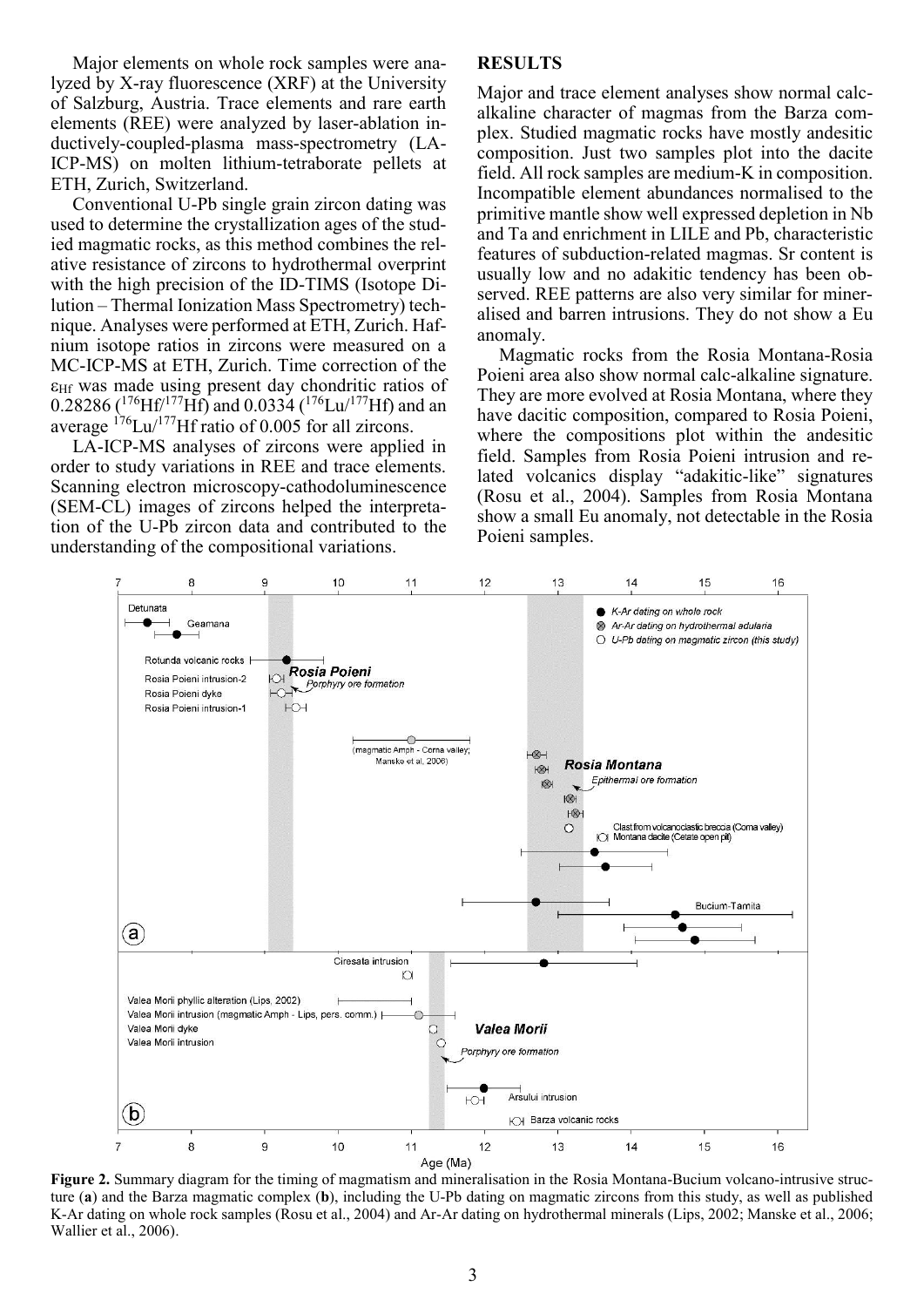Figure 2 is a summary diagram for the timing of magmatism and ore formation in the Rosia Montana-Bucium volcano-intrusive structure and the Barza magmatic complex, summarising the existing Ar-Ar and K-Ar data and the U-Pb dating from the present study. Bracketing the timing of porphyry ore formation at Rosia Poieni and Valea Morii was possible by dating the main host intrusions and intramineralisation dykes. The timing of magmatism and related porphyry mineralization at Rosia Poieni ranges within the narrow interval of 9.42-9.16 Ma.  $^{40}Ar^{-39}Ar$ dating of the high-sulfidation epithermal veining overprinting this porphyry system is in progress.

The magmatic activity in the Rosia Montana area took place in the time interval 13.6-13.2 Ma and was immediately followed by the economic hydrothermal mineralization (13.24-12.71 Ma; Fig. 2a).

Porphyry ore-formation at Valea Morii occurred between 11.41 and 11.30 Ma, about 1 Ma after the main volcanic activity (Fig. 2b). Magmatic activity continued during and after the porphyry ore-formation. The Ciresata intrusion which is clearly postdating the porphyry formation at Valea Morii by about 0.5 Ma is cut by epithermal Au-bearing veins, thus confirming the possible timing of the white mica alteration accompanying the epithermal mineralisation at 10-11 Ma (Lips, 2002).

Zircons from all studied samples show extremely consistent chondrite-normalised REE patterns. A small Eu anomaly is present in samples from Barza and Rosia Montana. Slight increase of the Eu/Eu\*, Nb/Ta and Th/U ratios has been recorded as a function of the crystallisation age of zircons. These data suggest a slightly increasing mantle component of the magmas with time. A positive Ce anomaly is considerably higher for the mineralised Valea Morii intrusion and the intramineralization dyke, compared to the samples from barren intrusions in the Barza complex, suggesting a higher oxidation state of the parental magma during the stage of porphyry ore-formation.

Epsilon hafnium signatures of zircons also show a progressive increase with time (Fig. 3).



**Figure 3.** Epsilon Hf values of zircons from mineralised and barren intrusions from the Barza magmatic complex and magmatic rocks from the Rosia Poieni and Rosia Montana deposits versus U-Pb zircon ages.

Different  $\varepsilon$ -Hf values for zircons from the central and northern part of the district could be due to differences in the basement and different degree of basement assimilation. Rosia Poieni-Rosia Montana samples display increased mantle component signatures compared to the Barza samples.

#### **CONCLUSIONS**

This study provides the first high-precision U-Pb dating of Miocene magmatic and hydrothermal events in the South Apuseni Mountains. The results show clearly that despite their proximal location, and the magmatic character of the mineralizing fluids in both, the Rosia Montana and Rosia Poieni deposits belong to two separate magmatic-hydrothermal systems. The porphyry copper system at Rosia Poieni is about 3 Ma younger than the neighbouring Rosia Montana epithermal deposit, which is much longer than the thermal lifetime even of a very large uppercrustal magma chamber.

Despite the similarities observed for major and trace element distribution between mineralised and barren intrusions from the Barza magmatic complex, some small but crucial differences in zircon geochemistry (trace elements, REE and hafnium isotopes) could help for better understanding the magmatic and geochemical factors controlling the porphyry ore formation in this magmatic structure. The mineralised Valea Morii intrusion crystallised clearly in more oxidised conditions compared to the surrounding barren intrusions.